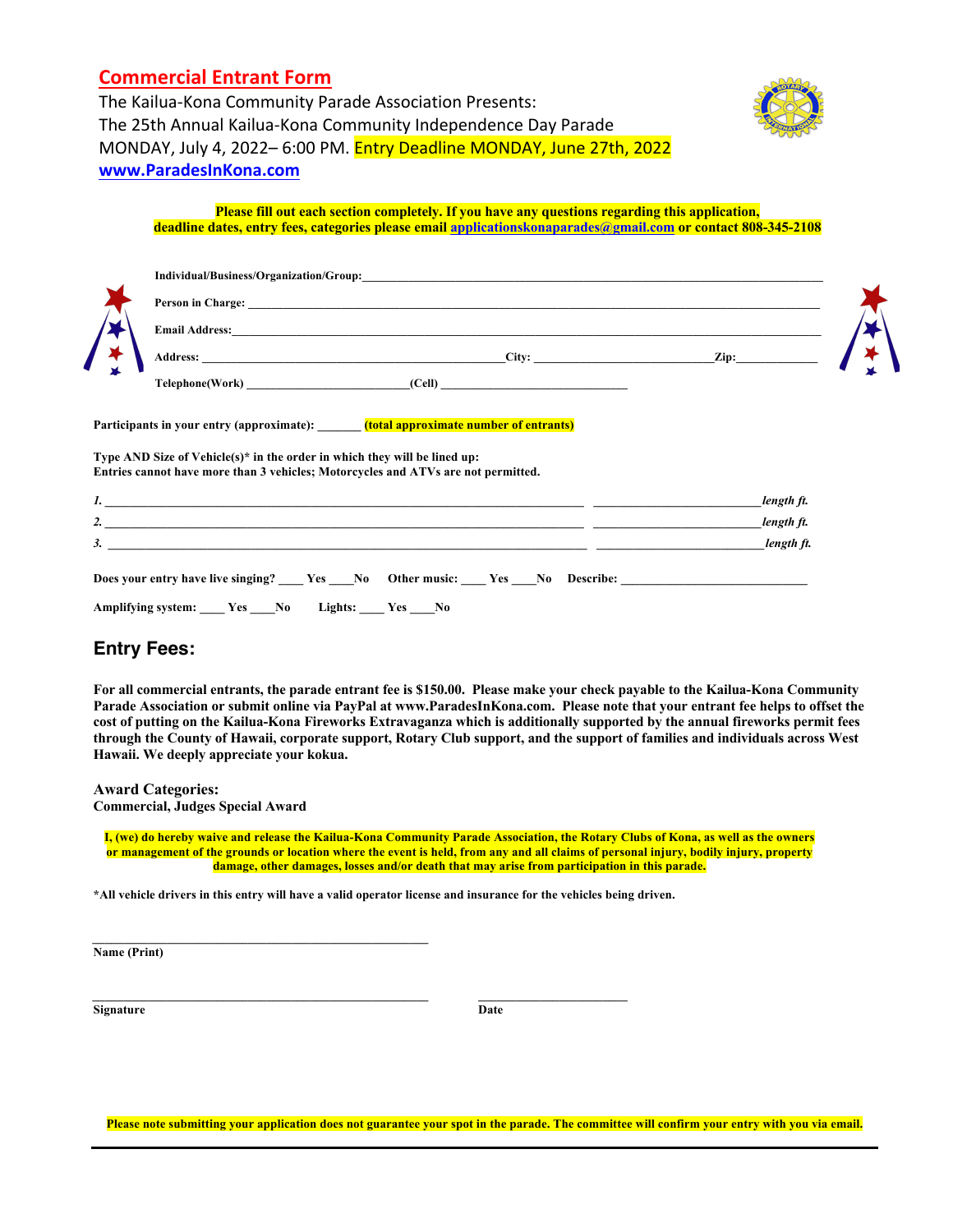**The 25th Annual Kailua-Kona Community Independence Day Parade MONDAY, JULY 4, 2022 – 6:00 PM**

# **Parade Theme: A SALUTE TO OUR HOMETOWN HEROES**

### SCRIPT FOR ANNOUNCER **(Please type or print legibly, or please forward as an email attachment)**

#### Name of Entry

**Please provide a 30 second script or provide key bullet points to be mentioned and we will write the script for you. Key points to consider, whether you write the script or supply bullet points: Name of organization, purpose, what's special about your organization, detail about individuals or vehicles in the entry.**

**\_\_\_\_\_\_\_\_\_\_\_\_\_\_\_\_\_\_\_\_\_\_\_\_\_\_\_\_\_\_\_\_\_\_\_\_\_\_\_\_\_\_\_\_\_\_\_\_\_\_\_\_\_\_\_\_\_\_\_\_\_\_** 

**\_\_\_\_\_\_\_\_\_\_\_\_\_\_\_\_\_\_\_\_\_\_\_\_\_\_\_\_\_\_\_\_\_\_\_\_\_\_\_\_\_\_\_\_\_\_\_\_\_\_\_\_\_\_\_\_\_\_\_\_\_\_** 

**\_\_\_\_\_\_\_\_\_\_\_\_\_\_\_\_\_\_\_\_\_\_\_\_\_\_\_\_\_\_\_\_\_\_\_\_\_\_\_\_\_\_\_\_\_\_\_\_\_\_\_\_\_\_\_\_\_\_\_\_\_\_** 

**\_\_\_\_\_\_\_\_\_\_\_\_\_\_\_\_\_\_\_\_\_\_\_\_\_\_\_\_\_\_\_\_\_\_\_\_\_\_\_\_\_\_\_\_\_\_\_\_\_\_\_\_\_\_\_\_\_\_\_\_\_\_** 

**\_\_\_\_\_\_\_\_\_\_\_\_\_\_\_\_\_\_\_\_\_\_\_\_\_\_\_\_\_\_\_\_\_\_\_\_\_\_\_\_\_\_\_\_\_\_\_\_\_\_\_\_\_\_\_\_\_\_\_\_\_\_** 

**\_\_\_\_\_\_\_\_\_\_\_\_\_\_\_\_\_\_\_\_\_\_\_\_\_\_\_\_\_\_\_\_\_\_\_\_\_\_\_\_\_\_\_\_\_\_\_\_\_\_\_\_\_\_\_\_\_\_\_\_\_\_** 

**\_\_\_\_\_\_\_\_\_\_\_\_\_\_\_\_\_\_\_\_\_\_\_\_\_\_\_\_\_\_\_\_\_\_\_\_\_\_\_\_\_\_\_\_\_\_\_\_\_\_\_\_\_\_\_\_\_\_\_\_\_\_** 

**\_\_\_\_\_\_\_\_\_\_\_\_\_\_\_\_\_\_\_\_\_\_\_\_\_\_\_\_\_\_\_\_\_\_\_\_\_\_\_\_\_\_\_\_\_\_\_\_\_\_\_\_\_\_\_\_\_\_\_\_\_\_** 

**\_\_\_\_\_\_\_\_\_\_\_\_\_\_\_\_\_\_\_\_\_\_\_\_\_\_\_\_\_\_\_\_\_\_\_\_\_\_\_\_\_\_\_\_\_\_\_\_\_\_\_\_\_\_\_\_\_\_\_\_\_\_** 

**\_\_\_\_\_\_\_\_\_\_\_\_\_\_\_\_\_\_\_\_\_\_\_\_\_\_\_\_\_\_\_\_\_\_\_\_\_\_\_\_\_\_\_\_\_\_\_\_\_\_\_\_\_\_\_\_\_\_\_\_\_\_** 

**\_\_\_\_\_\_\_\_\_\_\_\_\_\_\_\_\_\_\_\_\_\_\_\_\_\_\_\_\_\_\_\_\_\_\_\_\_\_\_\_\_\_\_\_\_\_\_\_\_\_\_\_\_\_\_\_\_\_\_\_\_\_** 

**\_\_\_\_\_\_\_\_\_\_\_\_\_\_\_\_\_\_\_\_\_\_\_\_\_\_\_\_\_\_\_\_\_\_\_\_\_\_\_\_\_\_\_\_\_\_\_\_\_\_\_\_\_\_\_\_\_\_\_\_\_\_** 

**\_\_\_\_\_\_\_\_\_\_\_\_\_\_\_\_\_\_\_\_\_\_\_\_\_\_\_\_\_\_\_\_\_\_\_\_\_\_\_\_\_\_\_\_\_\_\_\_\_\_\_\_\_\_\_\_\_\_\_\_\_\_**

*The Independence Parade Committee extends its warm aloha for your involvement and participation*

**Application Delivery Options**

**EMAIL-Groups exempt from fees may attach and email their application to: applicationskonaparades@gmail.com.** 

**MAIL- USPS-POSTMARK no later than 6/27/22 to KKCPA P.O. Box 1965 Kailua-Kona, HI 9674 IN PERSON-Visit the Hawai'i County Campus, Building C 2nd Floor, Administration Office**